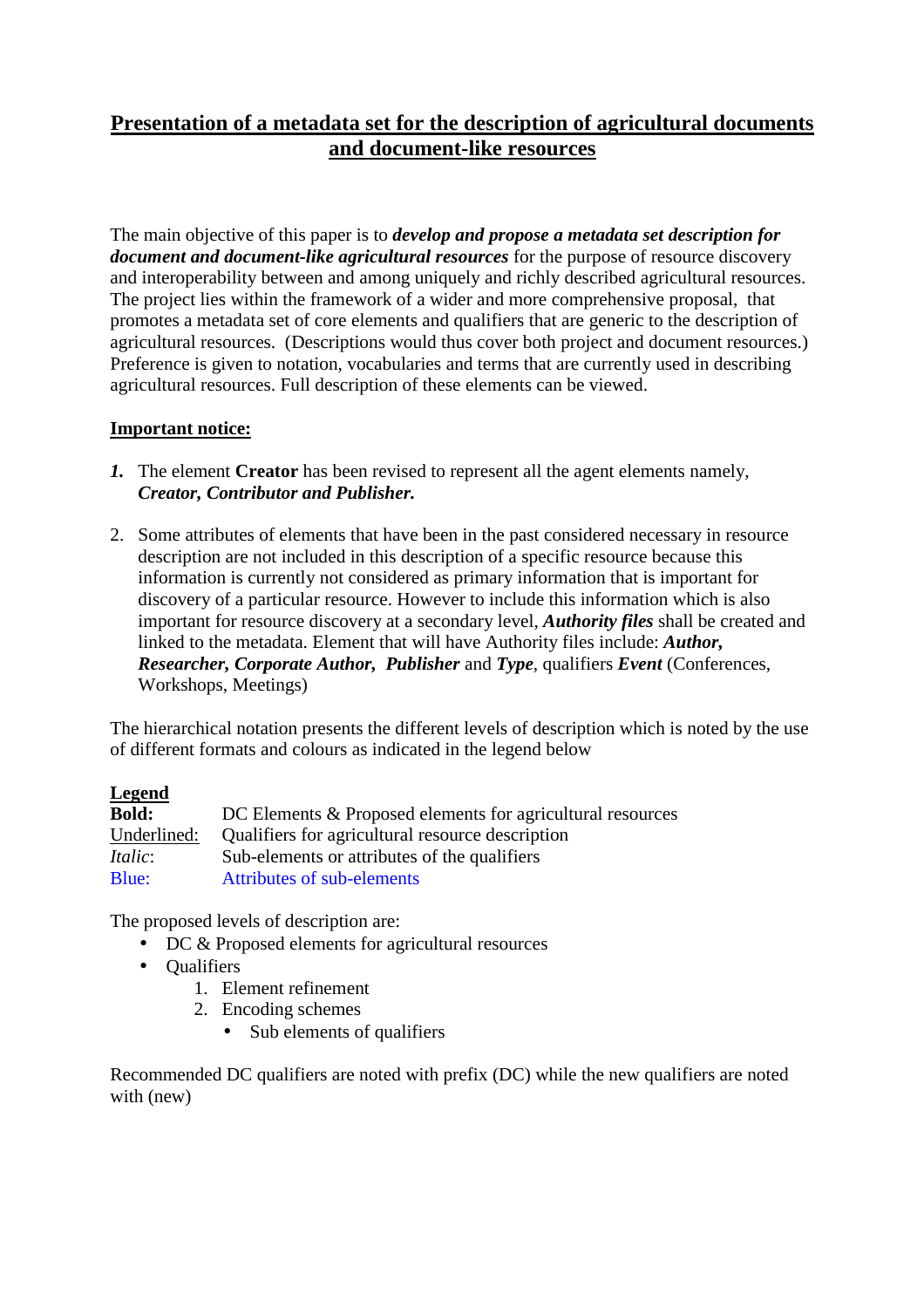# **Proposed core elements and the qualifiers for agricultural resources description**

# **1. Core element: Creator (new)**

### **Qualifiers for Agricultural Resources**

(DC) Corporate author *Name*  (DC) Personal author *Name*  (DC) Publisher *Name*  (DC) Editor *Name*  (DC) Compiler *Name* 

## **2. Core element: Rights**

### **Qualifiers for Agricultural Resources**

 (DC) Statement (new)Terms of use (new) Patent

# **3. Core element: Title**

### **Qualifiers for Agricultural Resources**

(DC) Main title (new) Title supplement (DC) Alternative title

## **4. Core element: Relation**

### **Qualifiers for Agricultural Resources**

(DC) Is Part Of *part of* monograph (AM) (Unique identifier of related record. If URI should be PURL) *part of monographic series (A*MS) (Unique identifier of related record. If URI should be PURL) *part of series (A*S) (Unique identifier of related record. If URI should be PURL) *has part (analytical)*

(Unique identifier of related record. If URI should be PURL)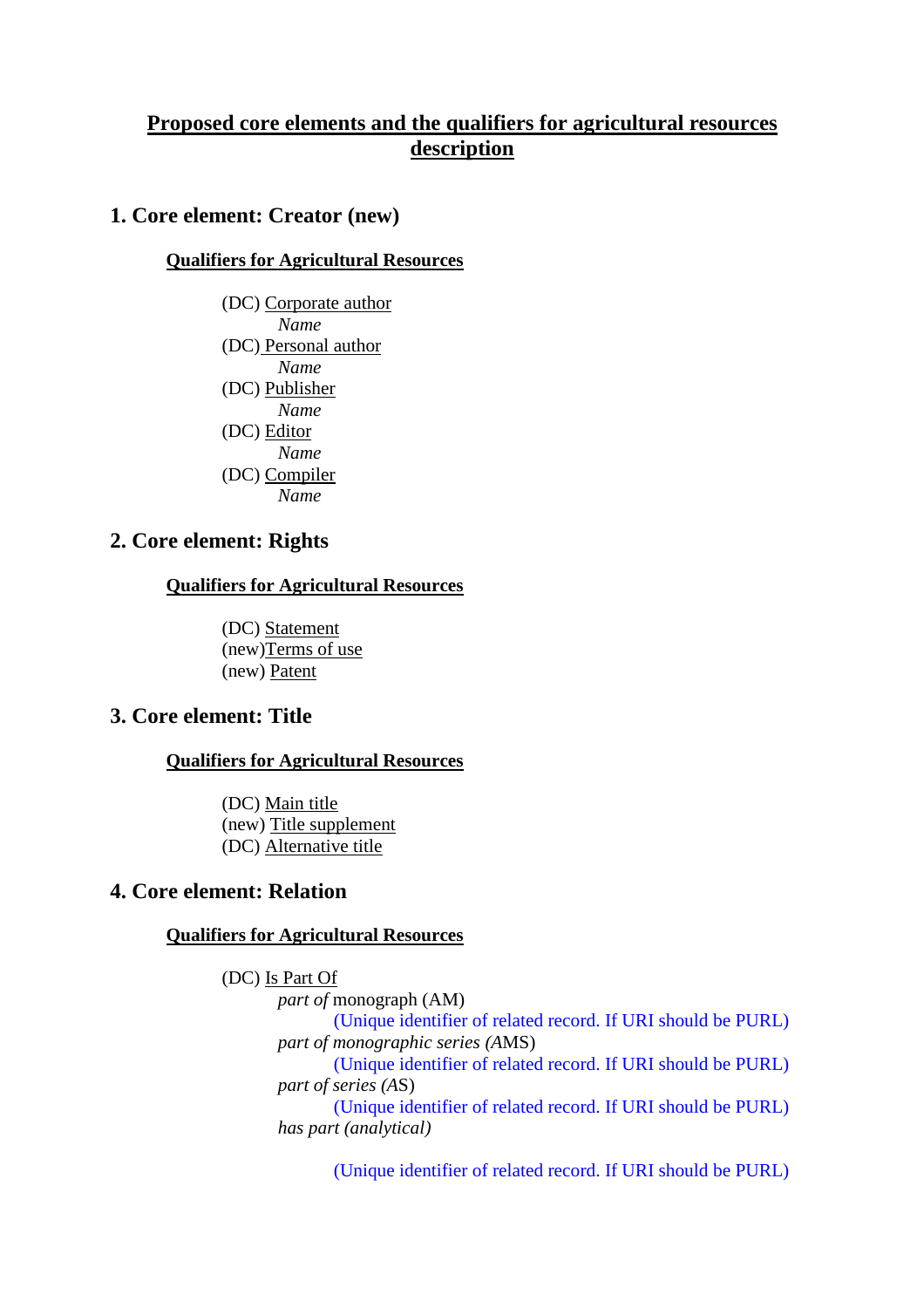(DC) Edition *Version Of Monograph,*  (Unique identifier of other version)  *URI* (Unique identifier if URI should be PURL) (DC) References (Unique identifiers of related record. If URI should be PURL) (Unique identifiers of related language versions *URI*  (If URI should be PURL)

# **5. Core element: Subject**

### **Qualifiers for Agricultural Resources**

 (DC) Subject classification *AGRIS subject Categories* CABI Codes *LCSH DDC LCC UDC*

 (DC) Thesaurus *CABI Thesaurus AGROVOC Thesaurus NAL Thesaurus ASFA Thesaurus*

## **6. Core element: Coverage**

**Qualifiers for Agricultural Resources**

 (DC) Thesaurus *AGROVOC Thesaurus GTN*  (DC) Country codes *ISO 3166 country codes*

# **7. Core element: Description**

### **Qualifiers for Agricultural Resources**

(DC) Abstract (DC) Table of contents (new) Notes (new) Holdings *Location*  Address *Online*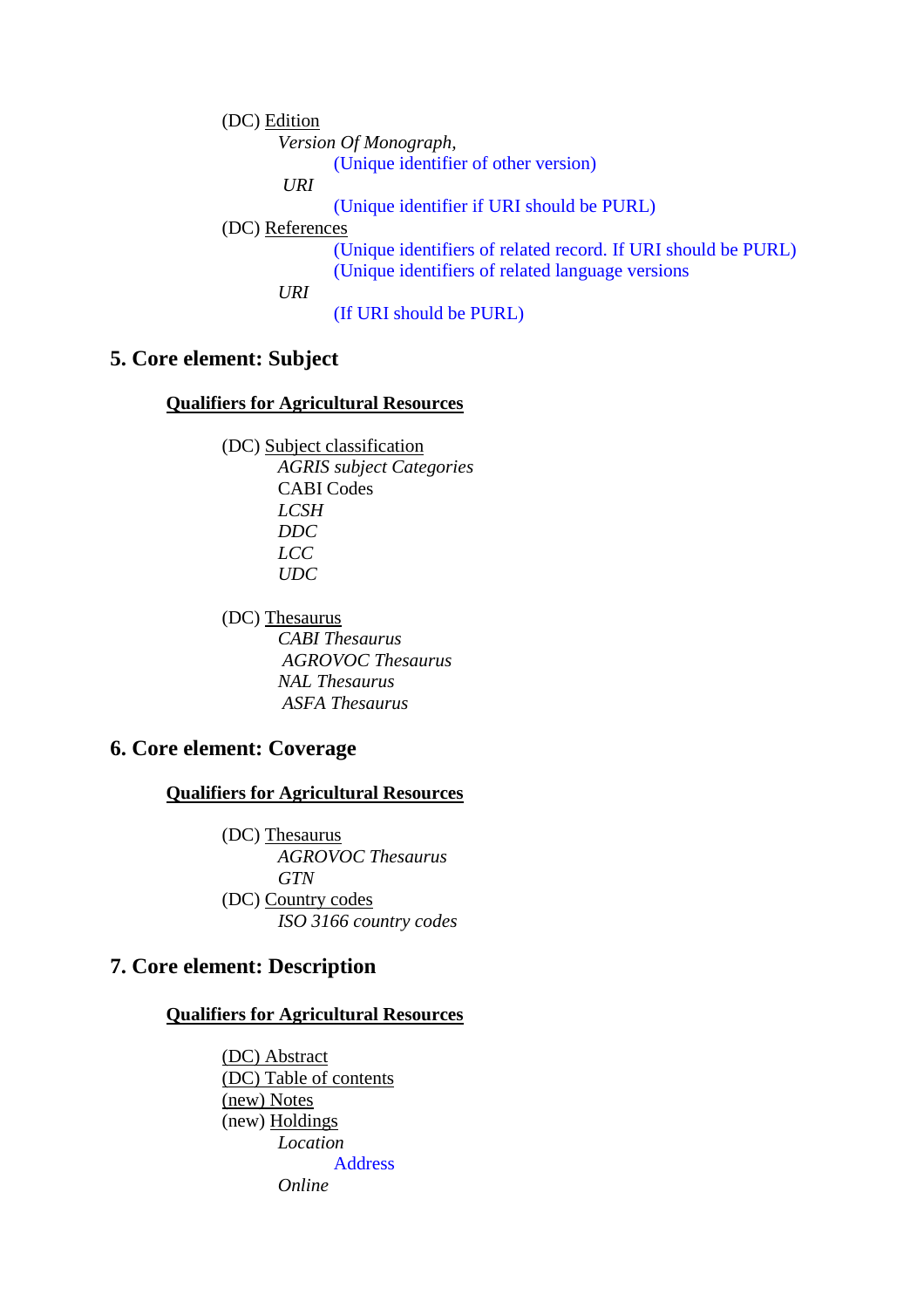## URI (PURL)

# **8. Core element: Date**

#### **Qualifiers for Agricultural Resources**

(DC) Publication date (DC) Date of Creation (DC) Date of Modification

## **9. Core element: Identifier**

### **Qualifiers for Agricultural Resources**

 URI ISBN ISSN Report no. Accession no. Call no. Patent no. Job no.

# **10. Core Element: Language**

### **Qualifiers for Agricultural Resources**

 (DC) Language of text *ISO 639 language codes* 

# **11. Core element: Type**

## **Qualifiers for Agricultural Resources**

- (DC) Collection *Monographs Serials Monographic serials Web Pages Analyticals*
- (new) Document class *Publication Non conventional*  (new) Literary indicator *Grey Literature Legislation Standard Bibliography*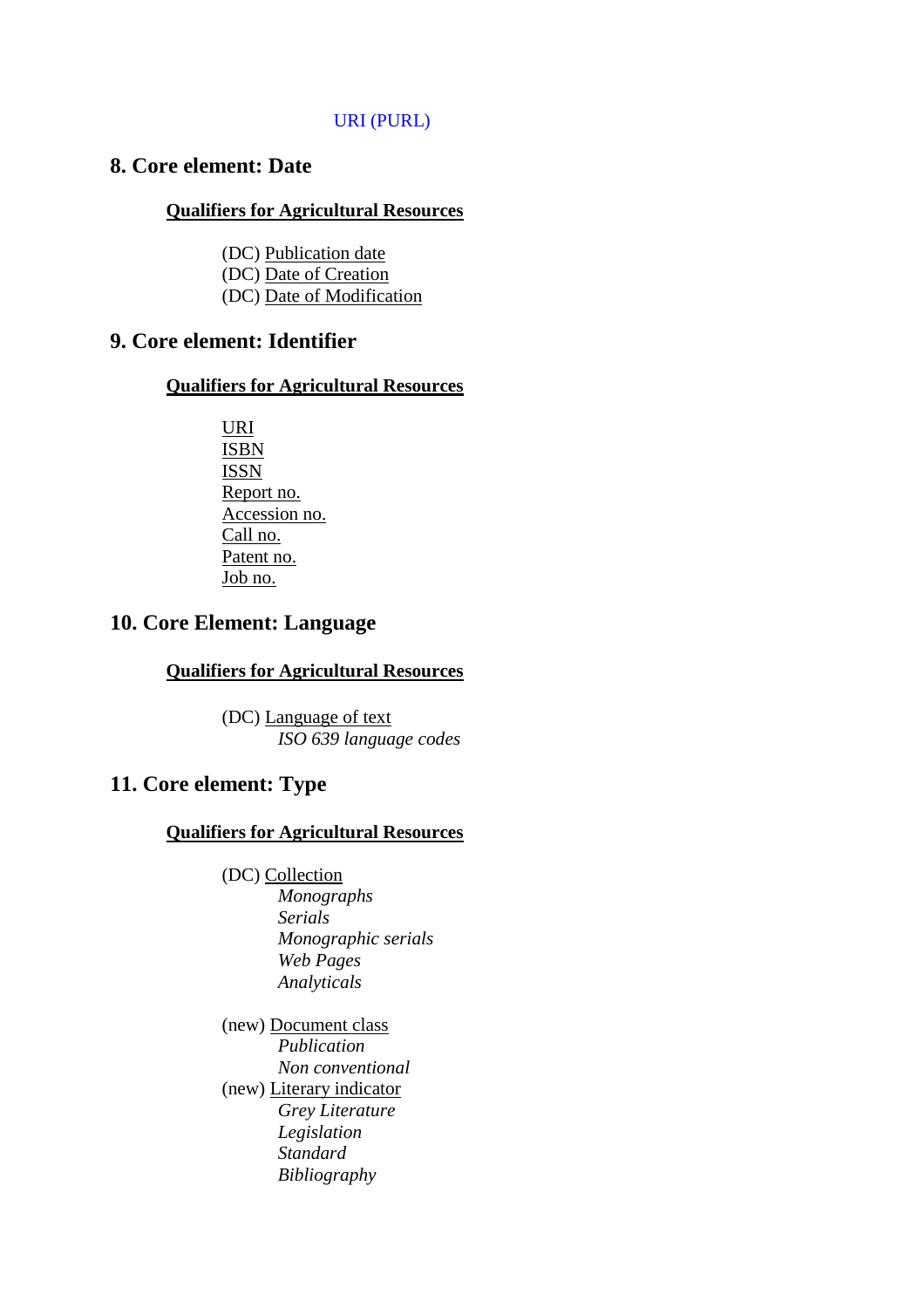*Summary Statistical data Directory Thesis* (DC) Event C*onference Training course Workshops Seminars Consultations*  (DC) Images *Photograph Film Picture Map Slide Microfiche Video Cassettes* (DC) Sound *Audio cassettes Digital Audio*  (DC) Interactive Resources *CD-ROM Web Forms*

## **12. Core element: Format**

#### **Qualifiers for Agricultural Resources**

 (DC) Medium *Internet Media Type, (IMT*) Application Audio Image **Text**  Video *Print Electronic media* CD-ROM Diskette DVD (DC) Extent *Collation* Pagination Duration

# **13. Core element: Target Audience (new)**

 *Policy makers Planners*